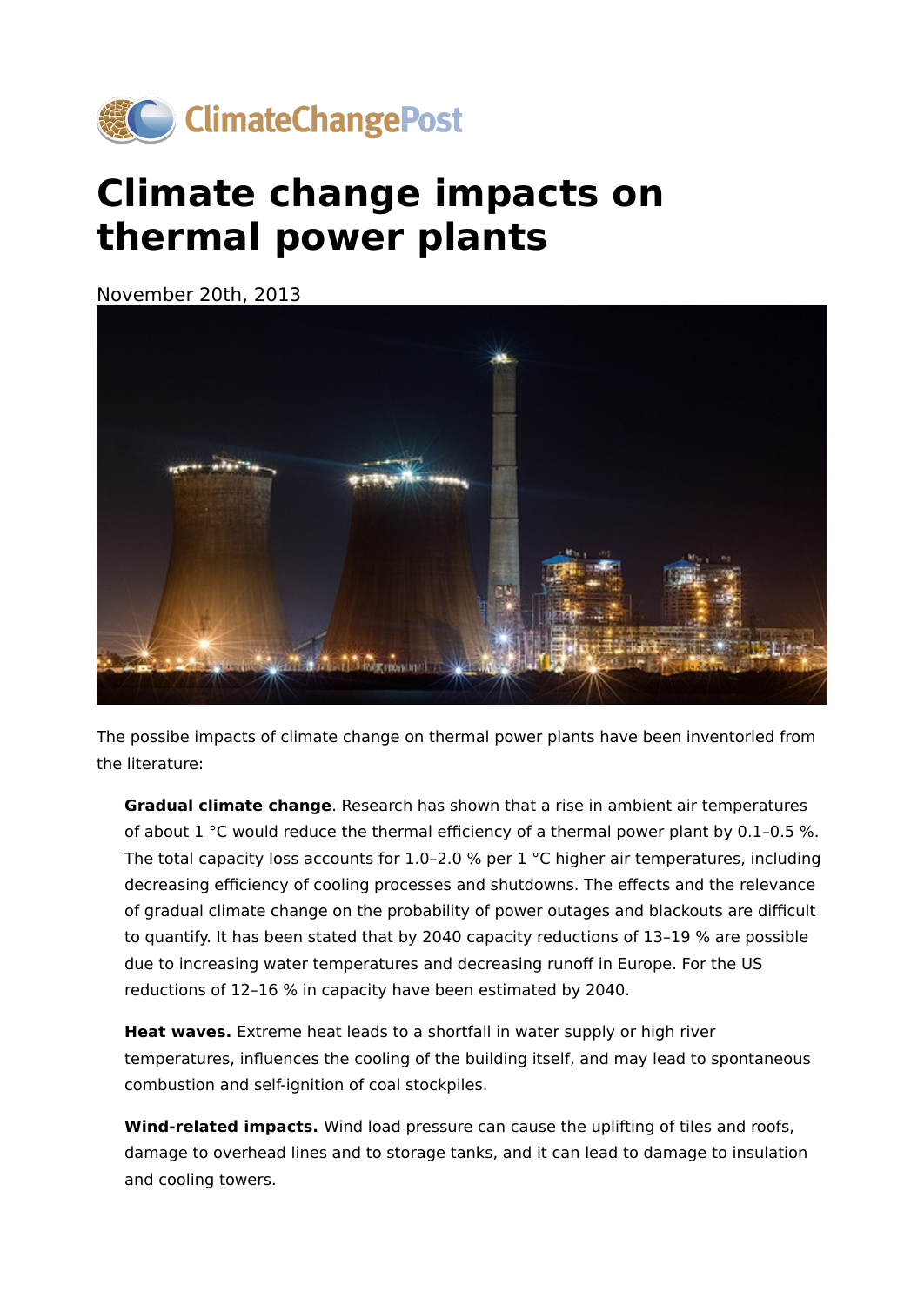**Thunderstorms.** When a lightning strike hits the tank, off-tank fluids may be ignited. Additionally, direct hits or creeping currents can damage electricity distribution and the control equipment necessary for power plant operation.

**Water temperature.** Rising water temperatures lead to a higher withdrawal of water in order that legal and environmental thresholds for the temperature of discharged water can be met without the need for large reductions in efficiency. If the higher amount of cooling water is still not sufficient, the power plant efficiency decreases further and the energy conversion consequently needs to be reduced in order to meet environmental thresholds. There are numerous examples, from the United States in 2002, Switzerland, Germany and France in 2003 and France, Spain and Germany in 2006 where high ambient water temperatures have resulted in reduced power output at several thermal power plants; some of them even had to be shut down.

**Floods.** Most of the impacts of a site flooding occur to the connected infrastructure, such as uprooting and displacement of storage tanks, rupture of pipes and cable connections, underground breaching of tanks due to collision with debris, disruption of water purification and sewage disposal systems, short-circuiting and power outages resulting in malfunctioning of cooling systems, pumps, and safety systems.

Three kinds of adaptation categories have been identified with respect to thermal power plants:

**Adaptation of the cooling options:** the use of so-called non-traditional waters (waters that are not withdrawn from a river, lake, the groundwater, or the ocean, but are otherwise obtained from the environment, for instance, recirculation of water from oil and gas fields or coal mines); the reuse of process water; dry cooling towers that emit surplus heat only by convection without causing water loss through evaporation; regenerative cooling where the compressed steam cools down because it is allowed to expand; heat pipe exchangers that allow the conveyed steam to release heat to the environment without direct contact (the cooled/condensed steam can be recirculated).

**Adaptation of the (infra-)structures:** adjust standards for construction and protection of power plants and connected infrastructure; installation of underground cables instead of overhead wires, as the former are less vulnerable to storm, wind throw, and freezing/ ice loads on wire.

**Adaptation of the sites:** installation of dams, dikes, flood control reservoirs, polders, ponds, and the improvement of channel capacity; drainage improvement and rerouting of service water pipes as well as improved pipe isolation; zoning, improved building codes and flood insurance.

Source: Sieber, J., 2013. Climatic Change 121: 55–66.